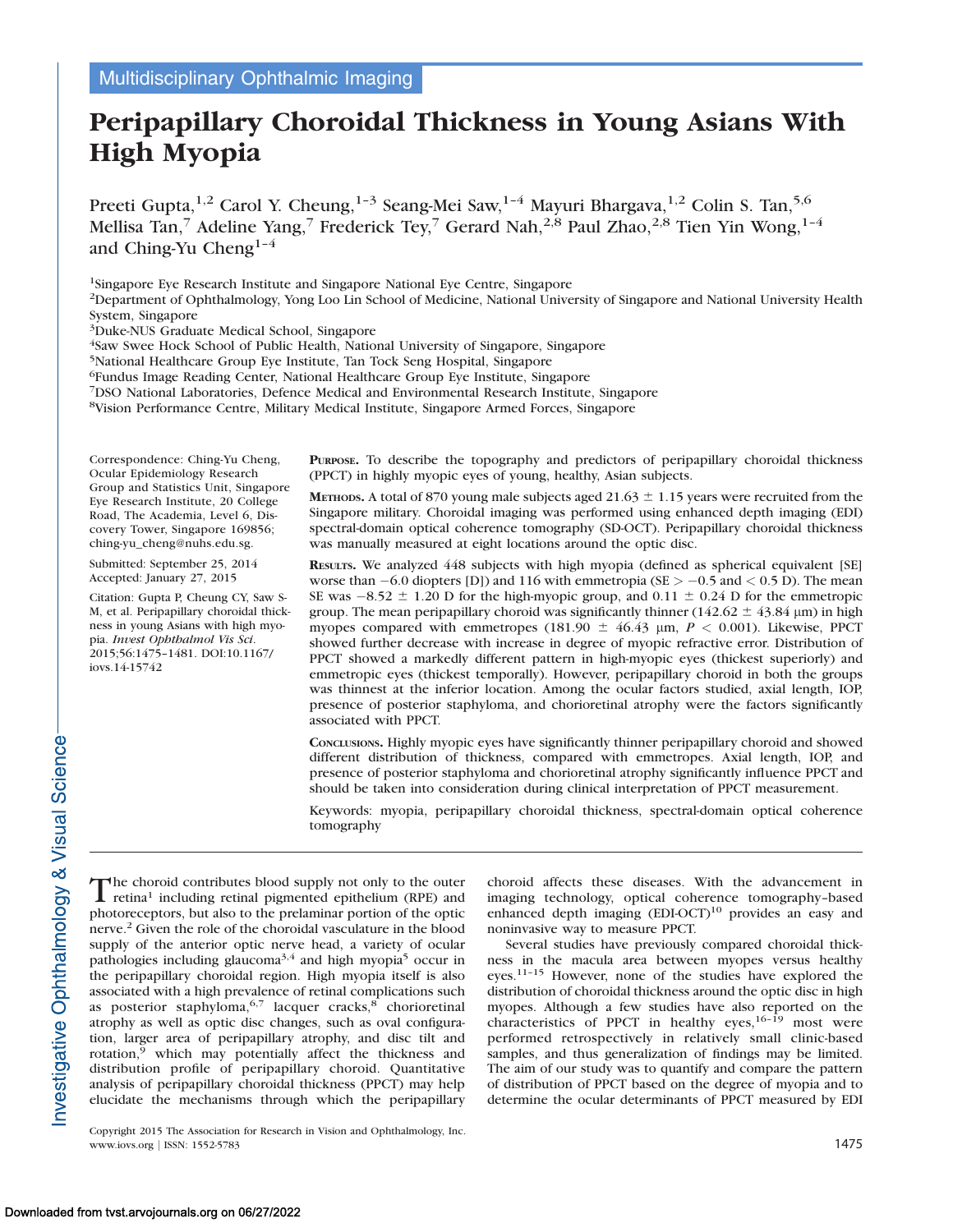

FIGURE 1. Enhanced-depth imaging OCT image demonstrating peripapillary region scanned using a 360°, 3.5-mm diameter circle centered on the optic disc. The peripapillary choroidal thickness was measured as the perpendicular distance between Bruch's membrane and the choroid–scleral interface at the following locations: T, temporal; ST, superotemporal; S, superior; SN, superonasal; N, nasal; IN, inferonasal; I, inferior; IT, inferotemporal.

spectral-domain (SD)-OCT in an Asian sample. We used a casecontrol study approach of young, highly myopic, and emmetropic healthy male adults selected from a large population from the Singapore military. Accurate and reliable measurements of PPCT and knowledge of its normal distribution is of clinical importance in the diagnosis and management of diseases where choroid is implicated in the pathophysiology.

# MATERIALS AND METHODS

# Study Population and Design

A total of 28,908 male adults were screened for myopia (mean age  $\pm$  SD: 19.8  $\pm$  1.2 years; range, 17-29 years) from 2009 to 2010 as part of a mandatory medical eye review for employment purposes. Measured using noncycloplegic autorefraction (Huvitz MRK-3100P; Huvitz Co., Ltd., Geumjeongdong, Gunpo-si Gyeonggi-do, South Korea), 2584 persons were identified to have myopia with spherical equivalent (SE) of -6.0 diopters (D) or worse. Of these 2584 persons, 719 were selected on the basis of a refractive error–stratified random sampling strategy and underwent a further comprehensive ophthalmologic examination at Singapore Eye Research Institute from December 2011 to June 2012. Their SE was further confirmed by subjective refraction, and those with SE less than  $-6.0$  D ( $n = 96$ ) were excluded, leaving 623 subjects with high myopia (251 with SE between  $-6.0$  D and  $-8.0$  D; 207 with SE between-8.0 D and-10.0 D; 165 with SE-10.0 D or worse). In addition, 151 emmetropes who had SE between  $\pm 0.5$  D in both eyes measured using autorefraction were recruited as controls and went through a similar ophthalmologic examination. Subjects were further excluded if they did not give consent to take part in this medical review, had any previous ocular trauma or surgery, and those with other clinically significant ocular comorbidity.

Written informed consent were taken from the subjects and their parents/guardians (if they were 21 years old and younger). Ethics approval was obtained from the institutional review board of Singapore Eye Research Institute, Singapore. The study was conducted in accordance with the tenets of the World Medical Association's Declaration of Helsinki.

# Ophthalmic Examination and Measurements

Objective refraction was measured using Canon Autorefractor RK-F1 (Tokyo, Japan). Spherical equivalent was calculated as the sum of the spherical power and one-half of the cylinder power. Best-corrected visual acuity (BCVA), in which refraction was corrected, was measured monocularly using a logarithm of the minimum angle of resolution (logMAR) chart (Lighthouse International, New York, NY, USA) at a distance of 4 m. Biometry measurements (i.e., axial length [AL], anterior chamber depth [ACD], and keratometry readings) were obtained from the noncontact Zeiss IOL Master (V3.01; Carl Zeiss Meditec AG, Jena, Germany). Intraocular pressure was measured using Nidek noncontact tonometry (Auto Non-Contact Tonometer, NT-3000; Nidek, Gamagori, Aichi, Japan) and if IOP was found to be 21 mm Hg or more, Goldmann applanation tonometry (Haag-Streit, Bern, Switzerland) was performed by study ophthalmologists.

Subjects underwent slit-lamp examination. Binocular indirect ophthalmoscopy was performed approximately 30 minutes after topical instillation of three drops of tropicamide and 2.5% phenylephrine, given 5 minutes apart. Dilated fundus examination was carried out by the study ophthalmologist. The presence and type of peripheral retinal degenerations and vitreous degenerations were systematically documented. Fundus photography was performed using nonmydriatic retinal camera (Canon CR-DGi with a 10D/20D/40D SLR back; Canon, Tokyo, Japan).

# OCT Imaging

The peripapillary choroidal parameters were determined using SD-OCT (Spectralis, Wavelength: 870 nm; Heidelberg Engineering, Heidelberg, Germany). Peripapillary choroid was imaged with EDI modality after pupil dilation. Enhanced-depth imaging is a method that improves resolution of choroidal detail by automatically setting the choroid closer to the zerodelay line, and thus provides better visualization of the choroid scleral interface than in standard retinal SD-OCT images. The peripapillary region was scanned using a  $360^{\circ}$ ,  $3.5$ -mm diameter circle centered on the optic disc (Fig. 1), each comprising 100 averaged scans (using the proprietary automatic averaging and eye tracking features of the SD-OCT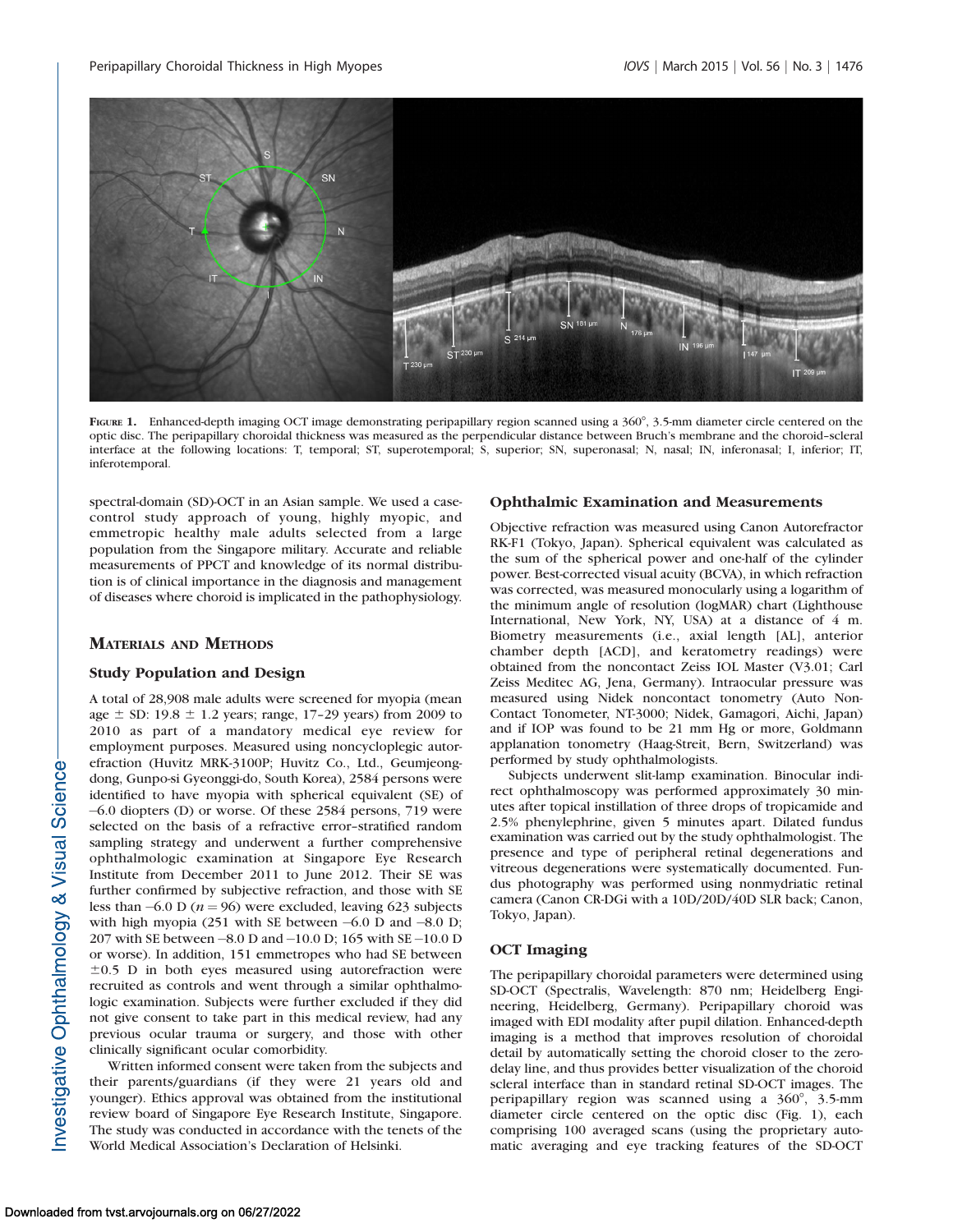TABLE 1. Clinical Characteristics of the Study Subjects

| Myopes,<br>$n = 448$ | Emmetropes,<br>$n = 116$ | P<br><b>Value*</b> |
|----------------------|--------------------------|--------------------|
| 21.63(1.15)          | 22.03 (0.96)             | < 0.001            |
| 27.23 (1.07)         | 23.70 (0.61)             | < 0.001            |
| 3.74(0.25)           | 3.46(0.27)               | < 0.001            |
| 7.76(0.25)           | 7.81(0.41)               | 0.123              |
| $-8.52(1.80)$        | 0.11(0.24)               | < 0.001            |
| 0.01(0.07)           | $-0.09(0.06)$            | < 0.001            |
| 16.11(2.95)          | 15.22 (2.64)             | 0.003              |
| 87.21 (8.94)         | 103.76 (9.99)            | < 0.001            |
|                      |                          |                    |

Data presented are means (SD).

\* Based on independent sample t-test.

device). Following Spectralis user manual guidelines, subjects' keratometry readings and refraction were entered into the Spectralis' software before the choroid was imaged to estimate optical magnification, thus allowing for more accurate comparisons across individuals. However, Spectralis OCT does not allow AL to be input, our methods may still have residual errors  $(2\% - 7\%)^{20}$  due to ocular magnification from methods that additionally uses AL. Only the right eye of each study participant was included for analysis.

# Measurement of Peripapillary Choroidal Thickness

The PPCT was measured manually using the Heidelberg Eye Explorer software (version 1.5.12.0; Heidelberg Engineering) as the perpendicular distance between the outer portion of the hyperreflective line corresponding to the RPE (automatically detected by the instrument) to the hyporeflective line or margin corresponding to the sclerochoroidal interface (manually drawn by an experienced grader, who was masked to subject characteristics and clinical diagnosis) at the following locations around the optic disc: temporal, superotemporal, superior, superonasal, nasal, inferonasal, inferior, and inferotemporal. In addition, the intraobserver reliability of PPCT measurements was evaluated in both the myopic and emmetropic group. Forty randomly selected Spectralis images (20 from each group) were assessed again by the same grader after an interval of 1 week.

# Statistical Analysis

Subjects were excluded from analysis if they had any history of anterior ocular diseases, previous ocular trauma, evidence of macular or vitreoretinal diseases or any form of refractive surgery done in their eyes. However, conditions such as, peripapillary atrophy, lacquer crack, posterior staphyloma, chorioretinal atrophy, or tilted discs were not excluded, as they are commonly seen in high-myopic eyes. Statistical analysis was performed using SPSS version 17.0 (SPSS, Inc., Chicago, IL, USA) and MedCalc version 12.3 (Medcalc Software, Ostend, Belgium). The intrasession repeatability of the PPCT was measured by the absolute agreement model of the intraclass correlation coefficient (ICC).<sup>21</sup>

The demographics and ocular parameters between myopic and control eyes were compared using independent t-tests. For the purpose of analyses, myopic eyes were divided into three groups based on SE: less than -6.0 to -8.0 D, less than -8.0 to -10.0 D, and worse than -10.0 D. Subgroup analysis of choroidal thickness across different locations in eyes with varying degree of myopia was performed. Repeated measures ANOVA with Bonferroni posttest was used to compare mean

TABLE 2. Intragrader Reliability of Peripapillary Choroidal Thickness Measurements in Myopic and Emmetropic Group at Different Locations

| Locations of<br><b>Measurement</b> | <b>Myopes ICC</b><br>$(95\% \text{ CI})$ |                     |
|------------------------------------|------------------------------------------|---------------------|
| <b>PPCT</b>                        |                                          |                     |
| Temporal, 360°                     | $0.97(0.92 - 0.98)$                      | $0.96(0.90-0.98)$   |
| Superotemporal, 45°                | $0.97(0.94 - 0.99)$                      | $0.98(0.95-0.99)$   |
| Superior, 90°                      | $0.98(0.96-0.99)$                        | $0.96(0.90-0.98)$   |
| Superionasal, 135°                 | $0.98(0.96-0.99)$                        | $0.97(0.92 - 0.98)$ |
| Nasal, 180°                        | $0.97(0.93 - 0.99)$                      | $0.96(0.90-0.98)$   |
| Inferonasal, 225°                  | $0.96(0.92 - 0.98)$                      | $0.96(0.91-0.98)$   |
| Inferior, 270°                     | $0.96(0.91-0.98)$                        | $0.95(0.88-0.98)$   |
| Inferotemporal, 315°               | $0.96(0.90-0.98)$                        | $0.96(0.90-0.98)$   |

thicknesses at various locations within each group. Univariate and multiple linear regression analyses were performed to determine the association of ocular factors (independent variables) with PPCT measurements (dependent variables). For multiple linear regression, age, and factors, which showed significant association in univariate analysis ( $P < 0.05$ ) were included.

# **RESULTS**

Of the 623 eligible high myopes (SE  $\leq -6.0$  D), we further excluded 175 subjects because their choroidal images were not successfully attained due to unstable fixation ( $n = 62$ ), the available images were not of optimal quality (a quality index of  $<$  25 dB as suggested by the manufacturer for the image quality assurance,  $n = 39$ ), those where the choroid-scleral interface was not clearly delineated  $(n = 21)$  to perform accurate measurements, subjects whose peripapillary atrophy involved the OCT scanning ring ( $n = 30$ ), or they did not meet the inclusion criteria ( $n = 23$ ), leaving 448 high myopes with complete data on PPCT for analysis. Of the 151 emmetropes recruited, 35 were found to have SE greater than  $\pm$  0.5 D on subjective refraction and were excluded, leaving 116 emmetropes for analysis.

The mean age of included myopic and emmetropic subjects was  $21.63 \pm 1.15$  years and  $22.03 \pm 0.96$  years ( $P < 0.001$ ), respectively. The mean SE was  $-8.52 \pm 1.80$  D (range,  $-6$  to  $-18.25$  D) for myopic group, and  $0.11 \pm 0.24$  D for emmetropic group. Among the myopic group, nearly all our subjects (97.3%) had peripapillary atrophy, 41.3% had posterior staphyloma, 6.3% had chorioretinal atrophy, 0.4% had lacquer cracks, and 22.5% had tilted disc. The demographics and ocular characteristics of the study population are shown in Table 1. In terms of reliability of PPCT measurements, the intraobserver reliability for myopic (ICC: 0.96–0.98) and emmetropic (ICC: 0.95–0.98) group was excellent for all locations of PPCT (Table 2).

Peripapillary choroidal thickness varied significantly across the myopic subgroups and the emmetropic group at all the locations (P for trend < 0.001 for all locations, Table 3). Peripapillary choroidal thickness was significantly thinner in the more myopic eyes over a range of eccentricities and their pattern of distribution was different from emmetropes (Fig. 2). Across the three myopic subgroups, peripapillary choroid was thickest (163.41  $\pm$  50.43 µm) at the superior location, whereas in emmetropes it was thickest ( $207 \pm 58.01$  µm) at the temporal location. Peripapillary choroid was thinnest in both myopes (109.98  $\pm$  37.30 µm) and control eyes (137.90  $\pm$  $44.53 \mu m$ ) at the inferior location.

In the univariate analysis, SE, AL, corneal curvature, IOP, average retinal nerve fiber layer (RNFL) thickness, and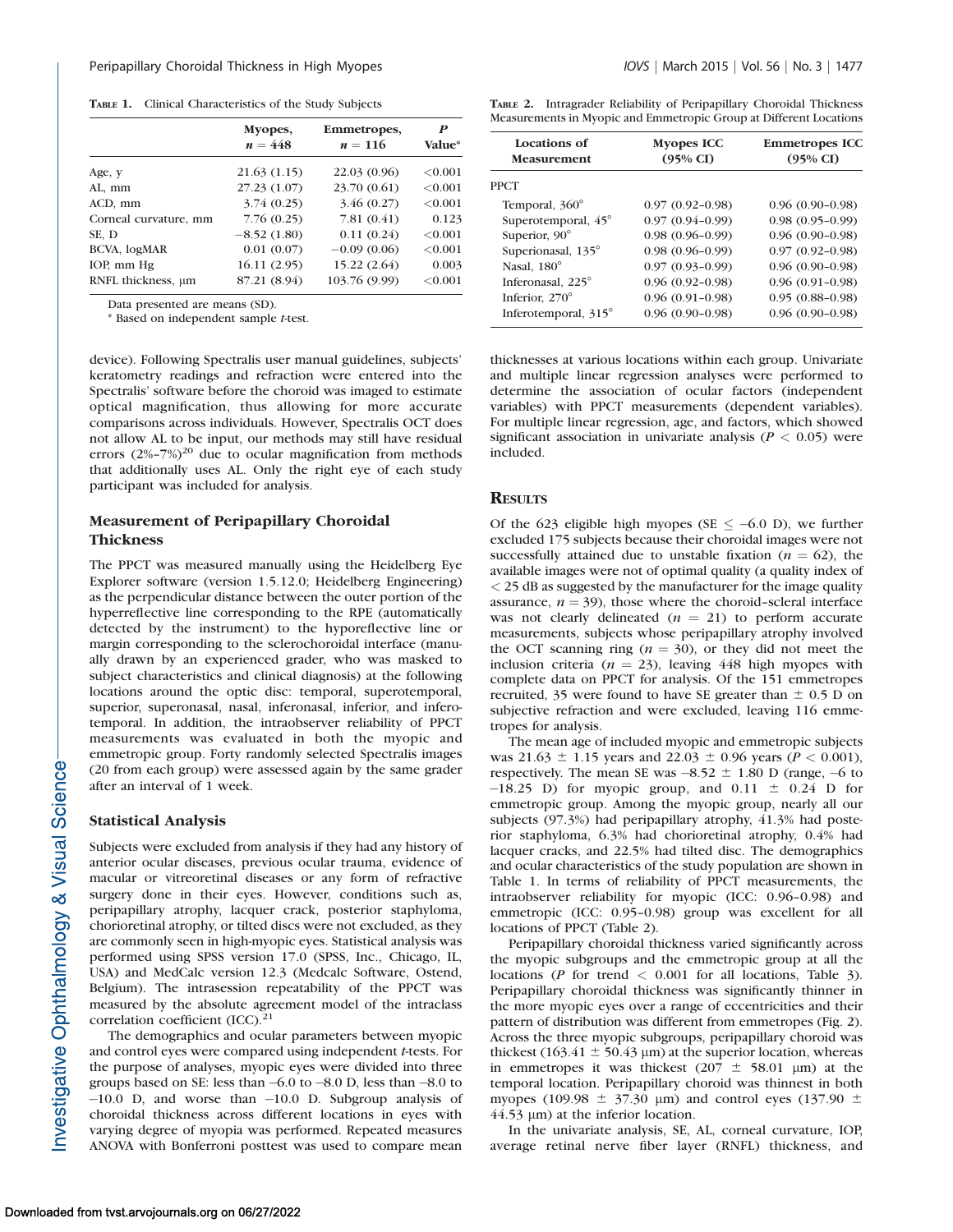|  |  | TABLE 3. Distribution of Mean Peripapillary Choroidal Thickness at Different Locations Across the Three Myopic and Control Groups |  |  |
|--|--|-----------------------------------------------------------------------------------------------------------------------------------|--|--|
|--|--|-----------------------------------------------------------------------------------------------------------------------------------|--|--|

| Locations             |                          |                          | <b>High Myopia</b>                |                                    |                           |                             |
|-----------------------|--------------------------|--------------------------|-----------------------------------|------------------------------------|---------------------------|-----------------------------|
|                       | Emmetropes,<br>$n = 116$ | All,<br>$n = 448$        | $SE < -6$ to $-8$ D,<br>$n = 211$ | $SE < -8$ to $-10$ D,<br>$n = 143$ | $SE < -10$ D,<br>$n = 94$ | P for<br>Trend <sup>*</sup> |
| Temporal, 360°        | 207.00 (58.01)           | 138.47 (58.57)           | 151.30 (62.21)                    | 132.45 (51.00)                     | 118.85 (54.41)            | < 0.001                     |
| Superotemporal, 45°   | 201.89 (53.13)           | 150.32 (54.10)           | 160.10(57.14)                     | 144.51 (49.02)                     | 137.23 (50.82)            | < 0.001                     |
| Superior, $90^\circ$  | 188.18 (50.17)           | 163.41(50.43)            | 170.60 (52.08)                    | 160.88(47.30)                      | 151.14 (49.03)            | < 0.001                     |
| Superionasal, 135°    | 189.15 (52.85)           | 162.21(50.50)            | 169.58 (52.26)                    | 159.19 (47.63)                     | 150.24 (48.45)            | < 0.001                     |
| Nasal, $180^\circ$    | 189.24 (53.17)           | 161.97(51.82)            | 170.66 (55.30)                    | 157.36 (47.22)                     | 149.51 (47.30)            | < 0.001                     |
| Inferonasal, 225°     | 168.68 (50.38)           | 137.82 (46.16)           | 146.83(50.15)                     | 132.62 (41.11)                     | 125.53 (40.04)            | < 0.001                     |
| Inferior, $270^\circ$ | 137.90 (44.53)           | 109.98 (37.30)           | 117.01 (39.41)                    | 106.91 (33.54)                     | 98.88 (34.80)             | < 0.001                     |
| Inferotemporal, 315°  | 173.17(52.10)            | 116.81 (49.12)           | 128.19 (54.12)                    | 110.73 (41.25)                     | 100.52(42.05)             | < 0.001                     |
| Average               | 181.90 (46.43)           | 142.62 (43.84)           | 151.78 (46.79)                    | 138.08 (38.53)                     | 128.99 (40.20)            | < 0.001                     |
|                       | $P < 0.001$ <sup>+</sup> | $P < 0.001$ <sup>+</sup> | $P < 0.001$ <sup>+</sup>          | $P < 0.001$ <sup>+</sup>           | $P < 0.001$ <sup>+</sup>  |                             |

Data presented are mean (SD) in micrometers.

\* Peripapillary choroidal thickness varied significantly across the myopic subgroups and the emmetropic group at all the locations (P for trend < 0.001 for all locations).

† Repeated measures ANOVA, comparing the distribution of peripapillary choroidal thickness at various locations within each group.

presence of posterior staphyloma and chorioretinal atrophy were significantly associated with PPCT (all  $P < 0.05$ , Table 4). For each millimeter increase in AL and corneal curvature, PPCT on average decreased by 13.02 ( $P < 0.001$ ) and 36.72  $\mu$ m ( $P <$  0.001), respectively. A decrease in mean PPCT by 5.39 µm was observed for each myopic diopter increase ( $P < 0.001$ ). Each millimeter of mercury increase in IOP increased the PPCT by 1.40 µm, whereas for each micrometer increase in average



FIGURE 2. Graph showing the distribution of mean peripapillary choroidal thickness ( $\mu$ m) in high-myopic and emmetropic groups at different locations around the optic disc. The x-axis represents the locations of the measurements of peripapillary choroidal thickness around the optic disc. Error bars indicate standard error.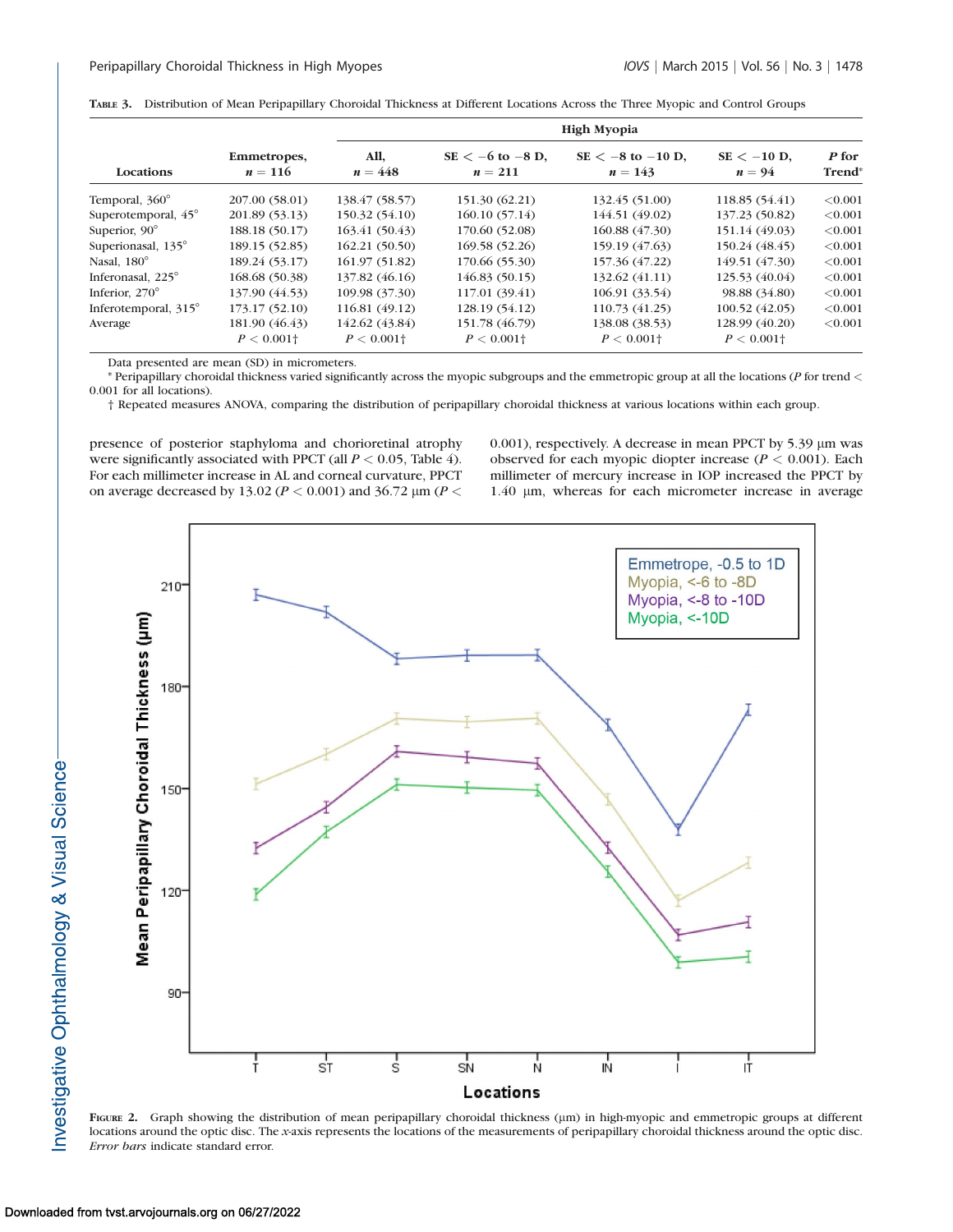|  |  |  |  |  |  | TABLE 4. Association of Ocular Factors With Average Peripapillary Choroidal Thickness in All Myopes ( $n = 448$ ) |  |  |  |  |  |  |
|--|--|--|--|--|--|-------------------------------------------------------------------------------------------------------------------|--|--|--|--|--|--|
|--|--|--|--|--|--|-------------------------------------------------------------------------------------------------------------------|--|--|--|--|--|--|

|                                 |                                       | <b>Univariate Analysis</b>                                       |         | <b>Multivariate Analysis</b>          |                                     |                                  |
|---------------------------------|---------------------------------------|------------------------------------------------------------------|---------|---------------------------------------|-------------------------------------|----------------------------------|
|                                 | Unstandardized $\beta$<br>Coefficient | Standardized $\beta$<br>$\boldsymbol{P}$<br>Coefficient<br>Value |         | Unstandardized $\beta$<br>Coefficient | Standardized $\beta$<br>Coefficient | $\boldsymbol{P}$<br><b>Value</b> |
| Ocular factors                  |                                       |                                                                  |         |                                       |                                     |                                  |
| Age, y                          | $-0.412$                              | $-0.011$                                                         | 0.818   | $\overline{\phantom{a}}$              |                                     | $\overline{\phantom{a}}$         |
| SE, D                           | 5.396                                 | 0.222                                                            | < 0.001 | $\overline{\phantom{a}}$              | ۰                                   | $\overline{\phantom{a}}$         |
| AL, mm                          | $-13.029$                             | $-0.319$                                                         | < 0.001 | $-7.090$                              | $-0.175$                            | 0.001                            |
| Corneal curvature, mm           | $-36.720$                             | $-0.216$                                                         | < 0.001 | $-4.456$                              | $-0.026$                            | 0.602                            |
| ACD, mm                         | $-3.989$                              | $-0.023$                                                         | 0.631   | $\sim$                                |                                     | $\sim$                           |
| IOP, mm Hg                      | 1.407                                 | 0.095                                                            | 0.045   | 1.628                                 | 0.111                               | 0.006                            |
| Average RNFL thickness, $\mu$ m | 0.745                                 | 0.152                                                            | 0.001   | 0.287                                 | 0.059                               | 0.156                            |
| Posterior staphyloma            | $-15.296$                             | $-0.519$                                                         | < 0.001 | $-12.160$                             | $-0.433$                            | < 0.001                          |
| Chorioretinal atrophy           | $-14.768$                             | $-0.247$                                                         | < 0.001 | $-0.533$                              | $-0.089$                            | 0.032                            |
| Tilted disc                     | $-2.814$                              | $-0.081$                                                         | 0.088   | ۰.                                    |                                     | $\overline{\phantom{a}}$         |

For multivariate analysis after adjusting for age there was no change in the result. Bold values indicate statistical significance.

RNFL thickness, PPCT increased by 0.74  $\mu$ m. Presence of posterior staphyloma and chorioretinal atrophy decreased the PPCT by 15.29 and 14.76  $\mu$ m, respectively (both  $P < 0.001$ ). The results remained similar after adjusting for age (data not shown).

Because of collinearity between AL and SE (correlation  $coefficient = -0.574$ ), only AL was selected and retained in the multivariate analysis as it had a greater explanatory power on PPCT change than did SE (standardized  $\beta$ , -0.319 vs. 0.222). There was no collinearity between posterior staphyloma and chorioretinal atrophy as variance inflation factor (VIF) was close to 1. In the multiple linear regression analysis, AL ( $P =$ 0.001), IOP ( $P = 0.006$ ), presence of posterior staphyloma ( $P <$ 0.001), and chorioretinal atrophy ( $P = 0.032$ ), remained significantly associated with PPCT, whereas the association with corneal curvature ( $P = 0.062$ ) and RNFL thickness was abolished ( $P = 0.156$ ). The results remained similar after adjusting for age. However, on performing a linear regression analysis between IOP and average PPCT in the emmetropic group we found no significant association ( $P = 0.964$ ; regression coefficient  $= -0.075$ ; 95% confidence interval [CI], -3.334 to 3.183).

# **DISCUSSION**

To our knowledge, this is the first study to measure PPCT directly with EDI SD-OCT in a large group of young, highly myopic Asian subjects. Peripapillary choroid in myopic group was significantly thinner than emmetropic control group at any locations. We demonstrated further decrease in PPCT with increase in degree of myopic refractive error. Peripapillary choroidal thickness distribution follows a different profile in high myopia (thickest superiorly), compared with emmetropia (thickest temporally). However in both the groups peripapillary choroid was thinnest at inferior location. Among the range of ocular factors studied, AL, IOP, and presence of posterior staphyloma and chorioretinal atrophy were the significant factors associated with PPCT.

None of previous studies so far have explored the profile of peripapillary choroid in high myopia and only a limited number of studies have reported the distribution of peripapillary choroid in emmetropic eyes. The mean PPCT in emmetropes was  $181.90 \pm 46.43$  µm, which is in concurrence with former studies showing a mean thickness of  $165.03^{18}$  to 191.62<sup>19</sup> um (Table 5).

In terms of distribution of PPCT, in both myopic and emmetropic eyes, peripapillary choroid was thinnest inferiorly. Studies done so far have consistently shown inferior region to be the thinnest among other regions of the posterior pole.<sup>16-19</sup> As optic fissure is located in the inferior aspect of the optic cup and is the last part of the globe to  $close$ ,<sup>22</sup> this regional difference in ocular development may contribute to the thinner choroid found in inferior region. Thinner choroid would lead to decreased blood flow in choriocapillaris, which nourishes the prelaminar portion of the optic disk, making it more susceptible to hypoxia or to elevated IOP. This is supported by a very common observation that glaucoma typically affects the inferior optic disc region first.<sup>16,23</sup> The possible role of thinner choroid in glaucoma development is further supported by the findings of Usui et al. $^{24}$  and Hirooka et al. $^{23}$  who reported significant choroidal thinning in myopic normal-tension glaucoma–damage eyes as compared with myopic controls. Likewise, a substantial reduction in PPCT in patients with glaucoma who have sclerotic optic disc was demonstrated by Robert et al.<sup>4</sup> Tanabe et al.<sup>16</sup> showed thinner choroid in the inferior region of optic disks of healthy eyes. While some investigations<sup>25-27</sup> have reported finding that the PPCT did not seem to differ between healthy and glaucoma patients.

TABLE 5. Summary of Peripapillary Choroidal Thickness and Other Variables in Various Studies in Healthy Eyes

| Study                       |     | No. of Eves Mean Age, y | AL, mm                   | SE, D       | <b>OCT Machine</b>               |            | EDI (Yes/No) Mean PPCT, $* \mu m$ |
|-----------------------------|-----|-------------------------|--------------------------|-------------|----------------------------------|------------|-----------------------------------|
| Current study (myopes)      | 448 | 21.63(1.15)             | 27.23(1.07)              |             | $-8.52$ (1.80) Spectralis SD-OCT | Yes        | 142.62 (43.84)                    |
| Current study (emmetropes)  | 116 | 22.03(0.96)             | 23.70 (0.61)             |             | $0.11(0.24)$ Spectralis SD-OCT   | <b>Yes</b> | 181.90 (46.43)                    |
| Huang et al. <sup>13</sup>  | 76  | 56.95 (12.99)           | 23.20                    |             | 0.31 (1.12) Spectralis SD-OCT    | <b>Yes</b> | 165.03 (40.37)                    |
| Oh et al. $^{14}$           | 40  | 41.2(20.6)              | $\overline{\phantom{a}}$ | $-0.4(1.1)$ | Topcon 3D-OCT                    | No.        | 191.2(62)                         |
| Tanabe et al. <sup>11</sup> | 28  | 54.1(20.0)              | $\overline{\phantom{a}}$ | $-3.6(4.1)$ | Spectralis SD-OCT                | <b>Yes</b> | $\sim$                            |
| Ho et al. $12$              | 36  | 48(16)                  | $\overline{\phantom{a}}$ |             | Cirrus SD-OCT                    | No.        | ۰                                 |

\* Data presented are means (SD).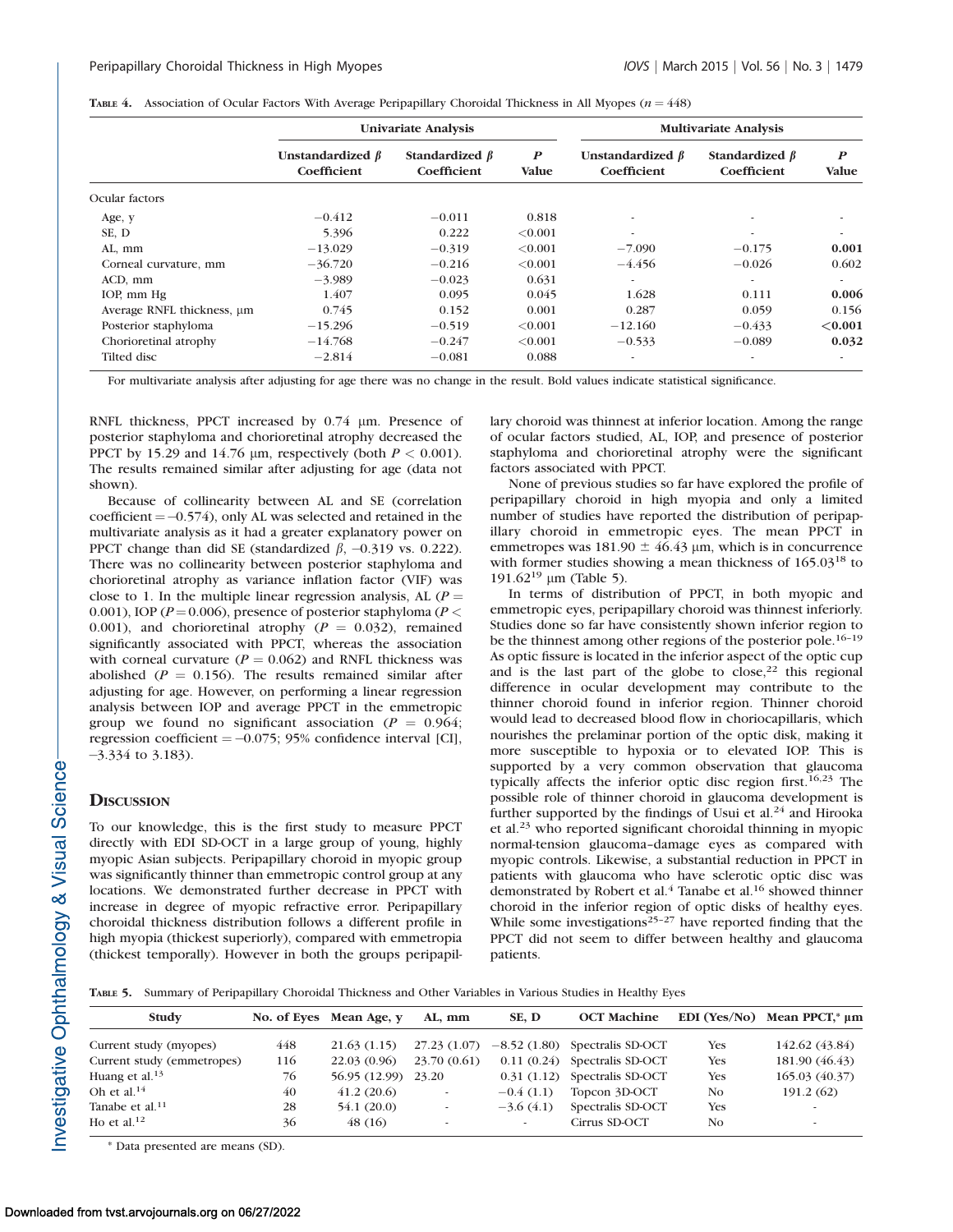We found peripapillary choroid in highly myopic eyes was thickest superiorly, whereas in emmetropic eyes was thickest temporally. This variation in the refractive error differences in choroidal thickness profile could be attributed to the presence of posterior staphyloma in highly myopic eyes. Although staphylomas may have various morphologic features, the most common types involve the macular and optic nerve regions.<sup>28</sup> Similar to our observation in emmetropes, Oh et al.<sup>19</sup> also reported peripapillary choroid to be thickest temporally. However, the observed pattern of PPCT distribution in emmetropes in our study differs from most of the previous studies in healthy eyes, which reported choroid to be thickest superiorly.<sup>4,16-18,23,26</sup> Although, the magnitude of the difference in thickness of the thickest point is not clinically significant (range,  $15-20 \mu m$ ). The differences in PPCT profile in our study compared with other studies could be because of the differences in age of our study participants. Our study participants are twice as young, mean age 22 years compared with other studies.<sup>4,16-18,23,26</sup> Thus, the exact reason for the variations in topographic profile of PPCT is not clear and further studies on a wide range of age group are needed.

Peripapillary choroidal thickness was significantly thinner in eyes with longer AL. The possible reason might be the anatomic differences in eyes of different refractive status with more stretched and therefore thinner peripapillary choroid in longer eyes. Therefore, AL deserves consideration in a normative database of PPCT measurement and should be taken into account while interpreting the results.

Interestingly, we found a positive association between PPCT and IOP in high myopes. Our results are in concordance with previous studies,<sup>29</sup> which using the pressure–volume relationship of the  $eye$ ,  $30$  estimated that to produce an IOP increase of 5 mm Hg from the average IOP of 15 mm Hg, the choroid would need to expand uniformly by approximately 10  $\mu$ m. Our subjects had a mean choroidal thickness increase of 2.38  $\mu$ m for every millimeter of mercury increase in IOP supporting the conclusion that the IOP increase resulted from choroidal thickness increase.

In addition, we found that presence of posterior staphyloma was significantly associated with choroidal thinning in high myopes. Similar results were observed in the previous studies, which reported posterior staphyloma formation as a key factor in choroidal thinning in highly myopic eyes.<sup>5,31</sup> This association is probably because in myopic eyes with posterior staphyloma, choroidal circulation is altered with marked attenuation and reduction in number of large choroidal vessels.<sup>32</sup> In addition, there is a shift in the entry site of the posterior ciliary arteries toward the staphyloma's border leading to scarce choroidal arterial network in the area occupied by staphyloma.<sup>33</sup> Thus, all these changes contribute to choroidal thinning in eyes with staphyloma.

#### Strength and Limitations

The present study is one of the most large-scale, prospective studies conducted to investigate the topography and predictors of PPCT in myopic subjects. Unlike other studies, our study included a control group and therefore we could examine the differences between highly myopic eyes and nonmyopic eyes in our cohort. It involved a group of young, healthy, male, Asian subjects of uniform age and was thus free of confounding factors. However, these features may limit the application of these data to females and subjects of other groups or ethnicities. Further studies in other ethnic populations are warranted to confirm the results. Another limitation is that the cause–effect relationship cannot be ascertained due to the cross-sectional nature of our study. Recently, diurnal fluctuation of choroidal thickness was reported $34$  and this could have

impacted our results, though any impact of diurnal variation should be randomly distributed among myopic and emmetropic eyes.

## **CONCLUSIONS**

There are regional differences in terms of distribution of PPCT. Peripapillary choroid was significantly thinner in the more myopic eyes over a range of eccentricities and follows a different profile compared with emmetropes. Axial length, IOP, presence of posterior staphyloma, and chorioretinal atrophy are the significant factors associated with PPCT in high-myopia eyes and must be taken into consideration when interpreting these data. Knowledge of normal PPCT and its profile in young, high myopes and emmetropes may aid in the understanding of physiological and pathological changes of peripapillary chorioretinal conditions.

#### Acknowledgments

Supported by grants from the Ministry of Defence (MINDEF), Singapore and Singapore Ministry of Education, Academic Research Fund, Tier 1.

Disclosure: P. Gupta, None; C.Y. Cheung, None; S.-M. Saw, None; M. Bhargava, None; C.S. Tan, None; M. Tan, None; A. Yang, None; F. Tey, None; G. Nah, None; P. Zhao, None; T.Y. Wong, None; C.-Y. Cheng, None

#### **References**

- 1. Linsenmeier RA, Padnick-Silver L. Metabolic dependence of photoreceptors on the choroid in the normal and detached retina. Invest Ophthalmol Vis Sci. 2000;41:3117–3123.
- 2. Hayreh SS. Blood supply of the optic nerve head and its role in optic atrophy, glaucoma, and oedema of the optic disc. Br J Ophthalmol. 1969;53:721–748.
- 3. Yin ZQ, Vaegan, Millar TJ, Beaumont P, Sarks S. Widespread choroidal insufficiency in primary open-angle glaucoma. J Glaucoma. 1997;6:23–32.
- 4. Roberts KF, Artes PH, O'Leary N, et al. Peripapillary choroidal thickness in healthy controls and patients with focal, diffuse, and sclerotic glaucomatous optic disc damage. Arch Ophthalmol. 2012;130:980–986.
- 5. Fujiwara T, Imamura Y, Margolis R, Slakter JS, Spaide RF. Enhanced depth imaging optical coherence tomography of the choroid in highly myopic eyes. Am J Ophthalmol. 2009;148: 445–450.
- 6. Curtin BJ. Posterior staphyloma development in pathologic myopia. Ann Ophthalmol. 1982;14:655–658.
- 7. Curtin BJ, Karlin DB. Axial length measurements and fundus changes of the myopic eye. Am J Ophthalmol. 1971;71:42-53.
- 8. Jonas JB, Holbach L, Panda-Jonas S. Bruch's membrane thickness in high myopia. Acta Ophthalmol. 2014;92:e470– e474.
- 9. Jonas JB, Gusek GC, Naumann GO. Optic disk morphometry in high myopia. Graefes Arch Clin Exp Ophthalmol. 1988;226: 587–590.
- 10. Spaide RF, Koizumi H, Pozzoni MC. Enhanced depth imaging spectral-domain optical coherence tomography. Am J Ophthalmol. 2008;146:496–500.
- 11. Margolis R, Spaide RF. A pilot study of enhanced depth imaging optical coherence tomography of the choroid in normal eyes. Am J Ophthalmol. 2009;147:811–815.
- 12. Rahman W, Chen FK, Yeoh J, Patel P, Tufail A, Da Cruz L. Repeatability of manual subfoveal choroidal thickness measurements in healthy subjects using the technique of